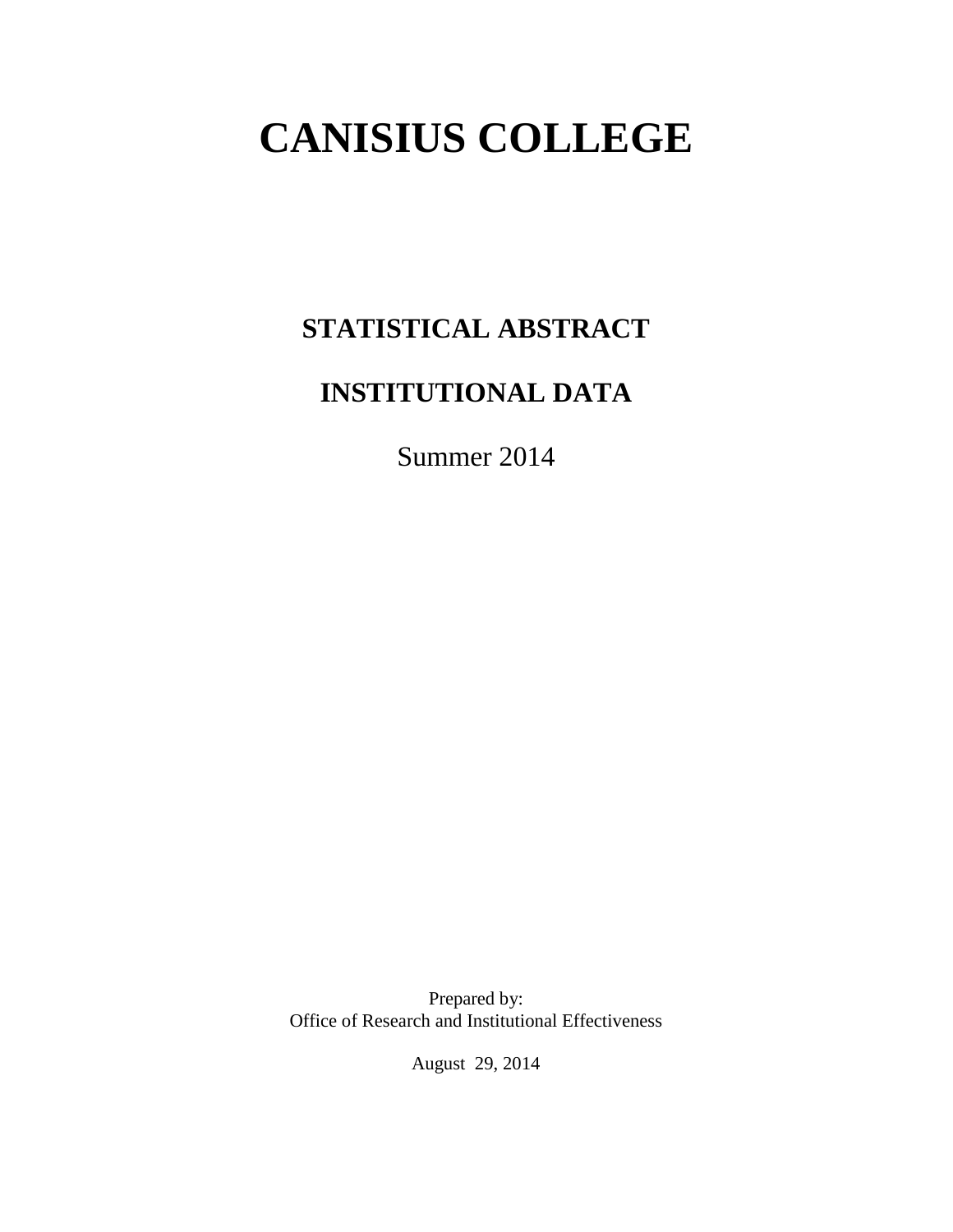# **Canisius College at a Glance**

|                                   | Undergrad.      | Graduate       | <b>Total</b>    | <b>Enrollment by Ethnicity</b>            | <b>Number</b>   | Percentage     |
|-----------------------------------|-----------------|----------------|-----------------|-------------------------------------------|-----------------|----------------|
| Enrollment, Summer 2014           | 330             | 943            | 1273            | Non-resident Alien                        | 51              | 4.0%           |
| Enrollment, Summer 2013           | 354             | 1033           | 1387            | Hispanic/Latino                           | $\overline{35}$ | 2.7%           |
| Percent Change in Enrollment      | $-6.8\%$        | $-8.7%$        | $-8.2\%$        | American Indian/Alaska Native             | 10              | 0.8%           |
|                                   |                 |                |                 | Asian                                     | 25              | 2.0%           |
| Number Full-time                  | 15              | 209            | 224             | <b>Black or African American</b>          | 84              | 6.6%           |
| Number Part-time                  | $\frac{1}{315}$ | 734            | 1049            | Native Hawaiian or Pacific Islander       | $\theta$        | 0.0%           |
|                                   |                 |                |                 | White                                     | 957             | 75.2%          |
| Percent Full-time                 | 4.5%            | 22.2%          | 17.6%           | Two or more races                         | 15              | 1.2%           |
| Percent Part-time                 | 95.5%           | 77.8%          | 82.4%           | Race/Ethnicity Unknown                    | 96              | 7.5%           |
|                                   |                 |                |                 | <b>Enroll.</b> by Entering CH Earned      |                 |                |
| Credit Hours Attempt. Summer 2014 | 1471            | 5786           | 7257            | 0 to 29                                   | $\overline{34}$ | 2.7%           |
| Credit Hours Attempt. Summer 2013 | 1684            | 6860           | 8544            | 30 to 59                                  | 66              | 5.2%           |
| Percent Change in CH Attempted    | $-12.6%$        | $-15.7%$       | $-15.1%$        | 60 to 89                                  | 93              | 7.3%           |
|                                   |                 |                |                 | 90 plus                                   | 137             | 10.8%          |
| FTE, Summer 2014                  | 123             | 592            | 715             | Other Undergraduate                       | $\theta$        | 0.0%           |
| FTE, Summer 2013                  | 140             | 683            | 823             | Graduate                                  | 943             | 74.1%          |
| Percent Change in FTE             | $-12.1%$        | $-13.3%$       | $-13.1%$        | <b>Enrollment by Student Type</b>         |                 |                |
|                                   |                 |                |                 | Undergraduate, Continuing                 | 310             | 24.4%          |
| <b>Enrollment by College</b>      |                 |                |                 | Undergraduate, High School                | $\overline{2}$  | 0.2%           |
| College of Arts and Sciences      | 174             | 35             | 209             | Undergraduate, New & 2 Kings Pathway      | 3               | 0.3%           |
| School of Education & Human Serv. | 38              | 688            | 726             | Undergraduate, Transient                  | $\overline{15}$ | 1.2%           |
| Wehle School of Business          | 109             | 220            | 329             | Graduate, Continuing/Re-admit             | 794             | 62.4%          |
| No College Designated             | 9               | $\overline{0}$ | 9               | Graduate, New First Time                  | 132             | 10.4%          |
|                                   |                 |                |                 | Grad, Transient/Visiting & 1 Kings Direct | 17              | 1.4%           |
| <b>Enrollment by Gender</b>       |                 |                |                 | <b>Enrollment by Residency</b>            |                 |                |
| <b>Percent Male</b>               | 53%             | 35.7%          | 40.2%           | Canadian                                  | 36              | 2.8%           |
| <b>Percent Female</b>             | 47%             | 64.3%          | 59.8%           | International                             | $\overline{27}$ | 2.1%           |
|                                   |                 |                |                 | New York Resident                         | 1051            | 82.6%          |
| <b>Average Age</b>                | 21.1            | 30.2           | 27.8            | Out-of-state Resident                     | 153             | 12.0%          |
|                                   |                 |                |                 | Unknown                                   | 6               | 0.5%           |
| On-campus Resident                | $\overline{38}$ | 16             | $\overline{54}$ | <b>Receiving Federal Pell Grants</b>      |                 |                |
| <b>Percent Resident</b>           | 11.5%           | 1.7%           | 4.2%            | On Campus Resident                        | $\overline{0}$  | $\overline{0}$ |
|                                   |                 |                |                 | <b>Percent Resident</b>                   | $\overline{0}$  | $\overline{0}$ |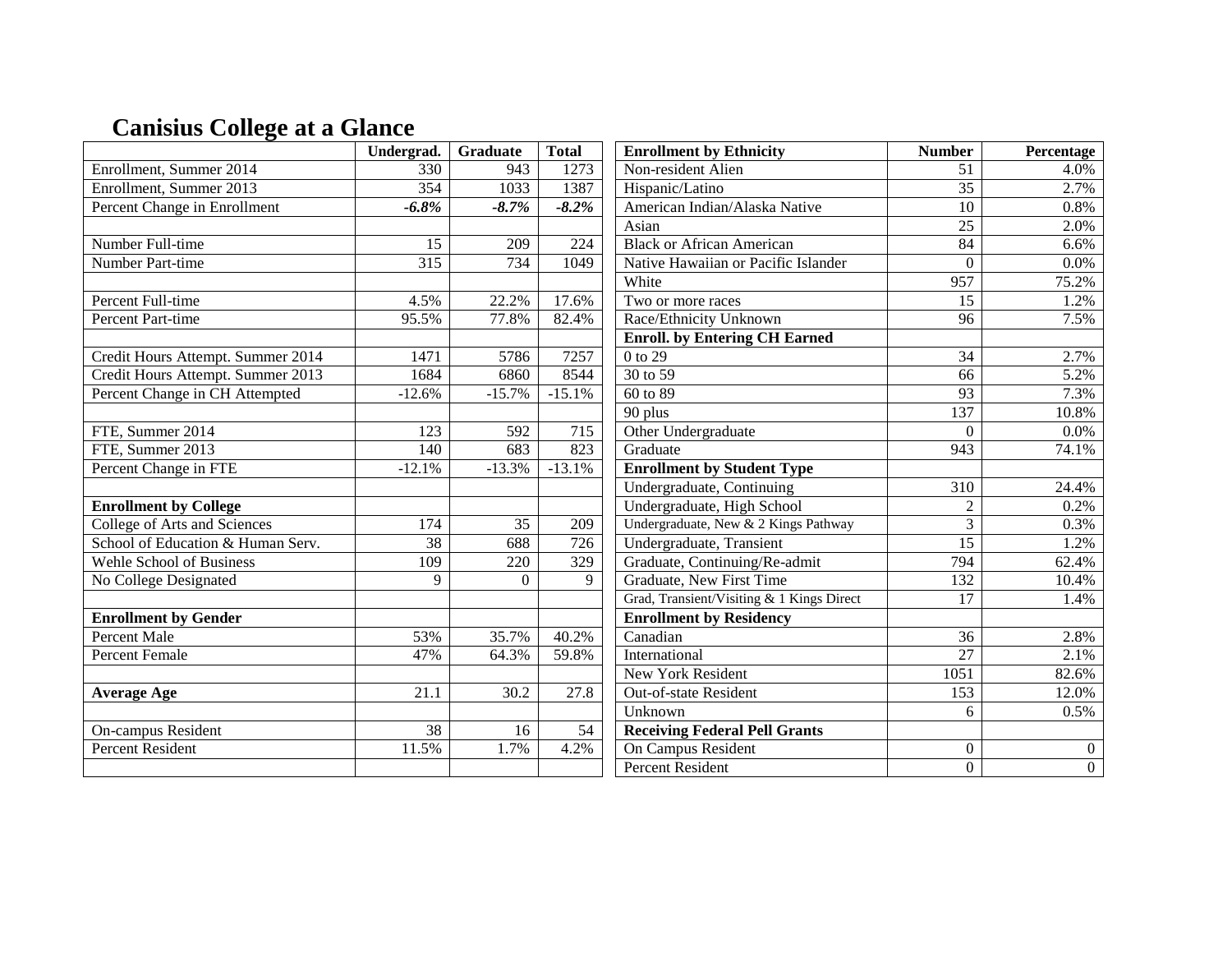### **ENROLLMENTS BY MAJOR**

\*Includes double counting

#### COLLEGE OF ARTS & SCIENCES

#### *Undergraduate Programs*

| Code               | Major                                  | Count               |
|--------------------|----------------------------------------|---------------------|
| ABEC               | <b>Animal Behavior</b>                 | 9                   |
| <b>AHM</b>         | <b>Art History</b>                     | 0                   |
| ANT                | Anthropology                           |                     |
| <b>BCH</b>         | Biochemistry                           | 2                   |
| <b>BCHA</b>        | Biochemistry, ACS Certified            | 0                   |
| <b>BIF</b>         | <b>Bioinformatics</b>                  | 1                   |
| <b>BIO</b>         | <b>Biology</b>                         | 38                  |
| <b>CHM</b>         | Chemistry                              | 1                   |
| <b>CHM</b>         | Chemistry, ASC Certified               |                     |
| <b>CHM</b>         | <b>Chemistry, Health Professions</b>   | $\frac{0}{3}$       |
| <b>CLSG</b>        | Classics, Greek                        | $\overline{0}$      |
| <b>CLSL</b>        | Classics, Latin                        | 0                   |
| <b>COM</b>         | <b>Communication Studies</b>           | 29                  |
| <b>CRJ</b>         | <b>Criminal Justice</b>                |                     |
| <b>CRW</b>         | <b>Creative Writing</b>                | $\frac{2}{3}$       |
| $\csc$             | Computer Science (BA)                  | 4                   |
| <b>CSC1</b>        | Computer Science (BS)                  | 1                   |
| <b>DMA</b>         | Digital Media Arts                     | 1                   |
| <b>ECON</b>        | Economics                              | 2                   |
| <b>EN32</b>        | Pre-Engineering $3+2$                  | $\Omega$            |
| <b>ENG</b>         | English                                | 6                   |
| <b>ENGR</b>        | Pre-Engineering                        | 1                   |
| <b>ENV</b>         | <b>Environmental Sciences</b>          | $\overline{0}$      |
| <b>EUR</b>         | <b>European Studies</b>                | $\overline{2}$      |
| <b>EVST</b>        | <b>Environmental Studies</b>           | $\overline{2}$      |
| <b>FRC</b>         | French                                 | $\overline{0}$      |
| <b>GER</b>         | German                                 | 2                   |
| <b>HIS</b>         | History                                | 16                  |
| INT                | <b>International Relations</b>         | 9                   |
| <b>JRN</b>         | Journalism                             | $\overline{2}$      |
| LAS                | Latin American Scholar                 | $\overline{2}$      |
| <b>MAT</b>         | Mathematics                            | $\frac{4}{0}$       |
| <b>MATS</b>        | Mathematics & Statistics               |                     |
| <b>MDT</b>         | <b>Clinical Laboratory Science</b>     | $\theta$            |
| MLSC               | <b>Medical Laboratory Science</b>      | $\overline{2}$      |
| <b>MUS</b>         | Music                                  | $\overline{0}$      |
| <b>MUSP</b>        | Music Performance                      | $\overline{0}$      |
| PHI                | Philosophy<br>Philosopy Hypat. Scholar | $\Omega$            |
| PHIH<br><b>PHY</b> | Physics                                | 0<br>$\overline{0}$ |
| PSC                | <b>Political Science</b>               | 8                   |
| <b>PSY</b>         | Psychology                             | 27                  |
| <b>RST</b>         | Religious Studies                      |                     |
| <b>SOC</b>         | Sociology                              | $\frac{1}{7}$       |
| SPA                | Spanish                                | 7                   |
| SSC                | Social Sciences                        | 0                   |
| TLS                | <b>Technical/Liberal Studies</b>       | 0                   |
| UND                | Undecided                              | 6                   |
| URS                | <b>Urban Studies</b>                   | 1                   |
| WST                | Women's Studies Certificate            | 1                   |
|                    |                                        |                     |

#### *Graduate Programs*

| Code       | Major                             | Count |
|------------|-----------------------------------|-------|
| <b>ANZ</b> | Anthrozoology                     |       |
| <b>ASN</b> | Arts & Sciences, Non Matriculated |       |
| <b>COM</b> | Communication & Leadership        |       |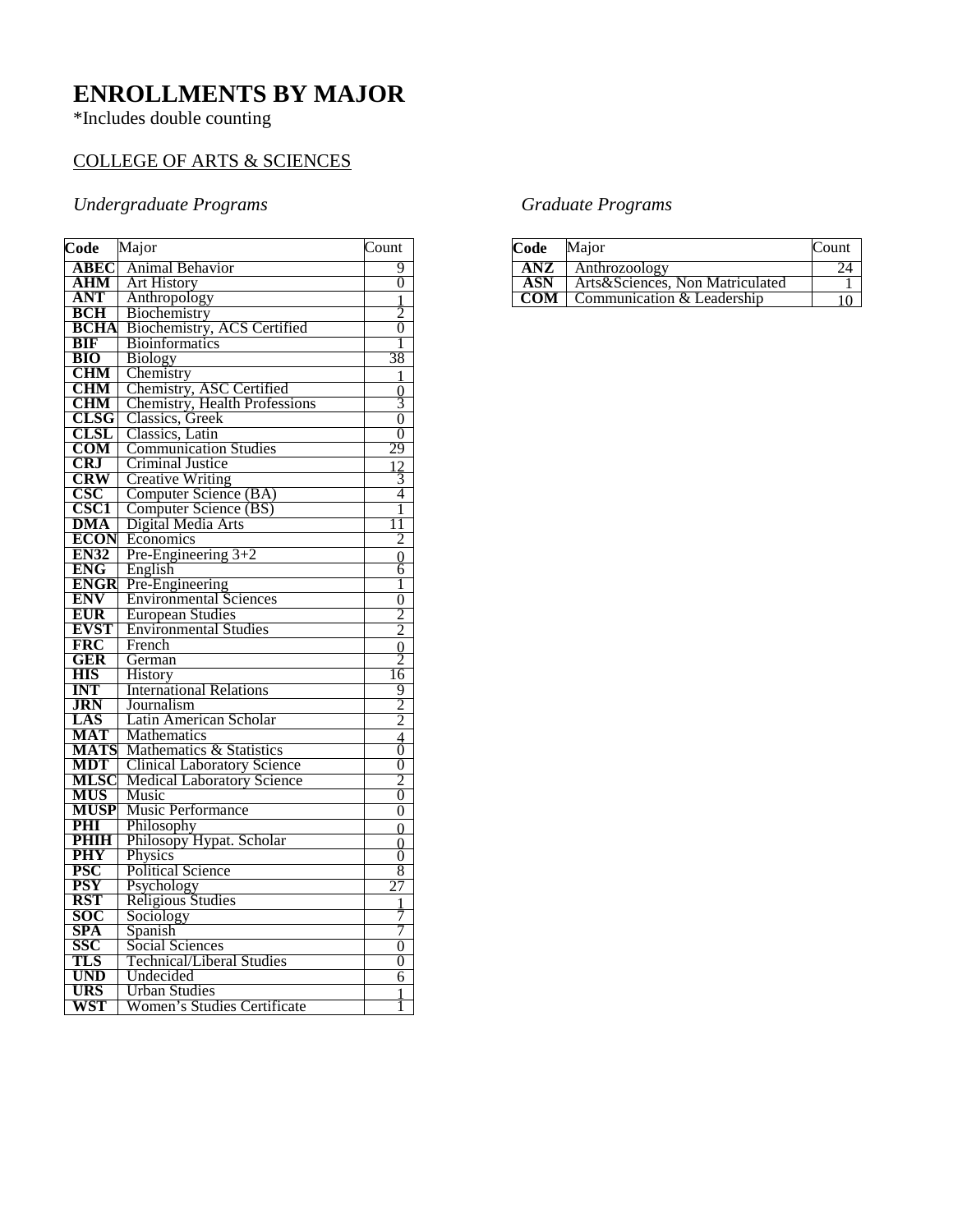### **ENROLLMENTS BY MAJOR Cont'd**

\*Includes double counting

#### SCHOOL OF EDUCATION & HUMAN SERVICES

#### *Undergraduate Programs*

| Code        | Major                                    | Count          |
|-------------|------------------------------------------|----------------|
| ATM 1       | <b>Athletic Training</b>                 | 5              |
| <b>ECCH</b> | Early Childhood/Childhood Education      | $\overline{2}$ |
| <b>EDAD</b> | <b>Adolescent Education</b>              | 3              |
| <b>EDCH</b> | <b>Childhood Education</b>               |                |
| EDECI       | <b>Early Childhood Education</b>         | 0              |
| <b>HEW</b>  | Health & Wellness                        | 15             |
| <b>PEHL</b> | Physical/Health Education                |                |
| <b>PEM</b>  | <b>Physical Education</b>                | $\theta$       |
| <b>PENT</b> | Phyical Education Non Teach              | $\frac{0}{3}$  |
| <b>PESS</b> | <b>Physical Education, Sport Studies</b> |                |
| <b>PHED</b> | Physical Education, Birth-12             | 0              |
| PS1         | <b>CC2CC-NCCC Radiologic</b>             | $\overline{0}$ |
| PS5         | <b>CC2CC-GCC Respiratory Care</b>        | 0              |
| SPE1        | Special/Childhood Education, Grades      | 2              |
| <b>SPEB</b> | Special/Early Childhood Education,       | 0              |
| <b>SPMT</b> | <b>Sports Management</b>                 |                |
| UND         | Undecided                                |                |

#### *Graduate Programs*

| Code                          | Major                                                 | Count           |
|-------------------------------|-------------------------------------------------------|-----------------|
| <b>CMH</b>                    | <b>Community Mental Health Counseling</b>             | 68              |
| $\overline{\text{CSH}}$       | Community & School Health (OPS)                       | 16              |
| <b>CSP</b>                    | College Student Personnel                             | 0               |
| <b>EDA</b>                    | School/Administration Supervision                     | 12              |
| <b>EDAD</b>                   | <b>Adolescent Education</b>                           | 8               |
| <b>EDAO</b>                   | Ed Administration/Supervision Online                  | 29              |
| <b>EDB</b>                    | <b>Business &amp; Marketing Education</b>             |                 |
| <b>EDC</b>                    | Counseling & Human Services                           | $\frac{2}{0}$   |
| <b>EDCH</b>                   | Childhood Education                                   | 6               |
| <b>EDD</b>                    | Deaf Education                                        | 0               |
| EDD1                          | Deaf Education, Grades 1-6                            | 5               |
| EDD7                          | Deaf Education, Grades 7-12                           | $\overline{0}$  |
| <b>EDDI</b>                   | Differentiated Instruction                            | 28              |
| <b>EDG</b>                    | <b>General Education</b>                              | $\Omega$        |
| <b>EDN</b>                    | General Education, Non-matriculated                   | 27              |
| <b>EDT</b>                    | Ed Tech & Emerging Media                              | 9               |
| EDT <sub>2</sub>              | Education Technologies & Emerging                     | $\overline{2}$  |
| <b>EDTL</b>                   | Teacher Leader Certificate                            | $\overline{0}$  |
| <b>GEEX</b>                   | <b>Gifted Education Extension</b>                     | $\overline{0}$  |
| <b>HHP</b>                    | Health & Human Performance (OPS                       | 15              |
| <b>HIT</b>                    | <b>Health Information Technology</b>                  | 4               |
| <b>LTCY</b>                   | <b>Literacy Education</b>                             | 14              |
| <b>MCX</b>                    | Middle Childhood Extension                            | 1               |
| <b>MSA</b>                    | <b>Sport Administration</b>                           | 13              |
| NTR <sub>1</sub>              | <b>Applied Nutrition, Track 1</b>                     | $\overline{10}$ |
| NTR <sub>2</sub>              | <b>Applied Nutrition, Track 2</b>                     | 12              |
| <b>ONBS</b>                   | <b>Bilingual Special Education</b>                    | 26              |
| <b>ONES</b>                   | Teaching English to Speakers of Other                 | 45              |
| <b>ONLT</b>                   | Literacy Education, On-line                           | 51              |
| <b>ONPE</b>                   | Physical Education, On-line                           | $\overline{71}$ |
| ONSA                          | Sports Administration, On-line                        | 73              |
| <b>ONSB</b>                   | School Building Leadership, On-line                   | 46              |
| <b>ONSD</b>                   | School District Leadership Online                     | 28              |
| <b>OSBD</b>                   | School District Leadership, On-line                   | 12              |
| <b>PEM</b>                    | <b>Physical Education</b>                             | 0               |
| <b>PHED</b>                   | Physical Education, Birth-12                          | $\overline{13}$ |
| <b>READ</b>                   | <b>Reading Certification</b>                          | $\overline{0}$  |
| RES1                          | Respiratory Care, Track 1                             | $\frac{5}{2}$   |
| RES <sub>2</sub>              | Respiratory Care, Track 2<br>School/Agency Counseling |                 |
| SAC                           |                                                       | 30              |
| <b>SBDL</b>                   | <b>School Building District Leadership</b>            | 8               |
| $\operatorname{\mathbf{SBL}}$ | School Building Leadership                            | 10              |
| <b>SDL</b>                    | <b>School District Leadership</b>                     | $\frac{3}{4}$   |
| <b>SPE1</b>                   | Special/Childhood Education, Grades                   |                 |
| SPE7                          | Special Education, Adolescent                         | $\overline{0}$  |
| <b>SPEA</b>                   | Special Education, Advanced                           | 13              |
| SPM1                          | Special Education, Childhood                          | 7               |
| SPM7                          | Special Education, Adolescent                         | 3               |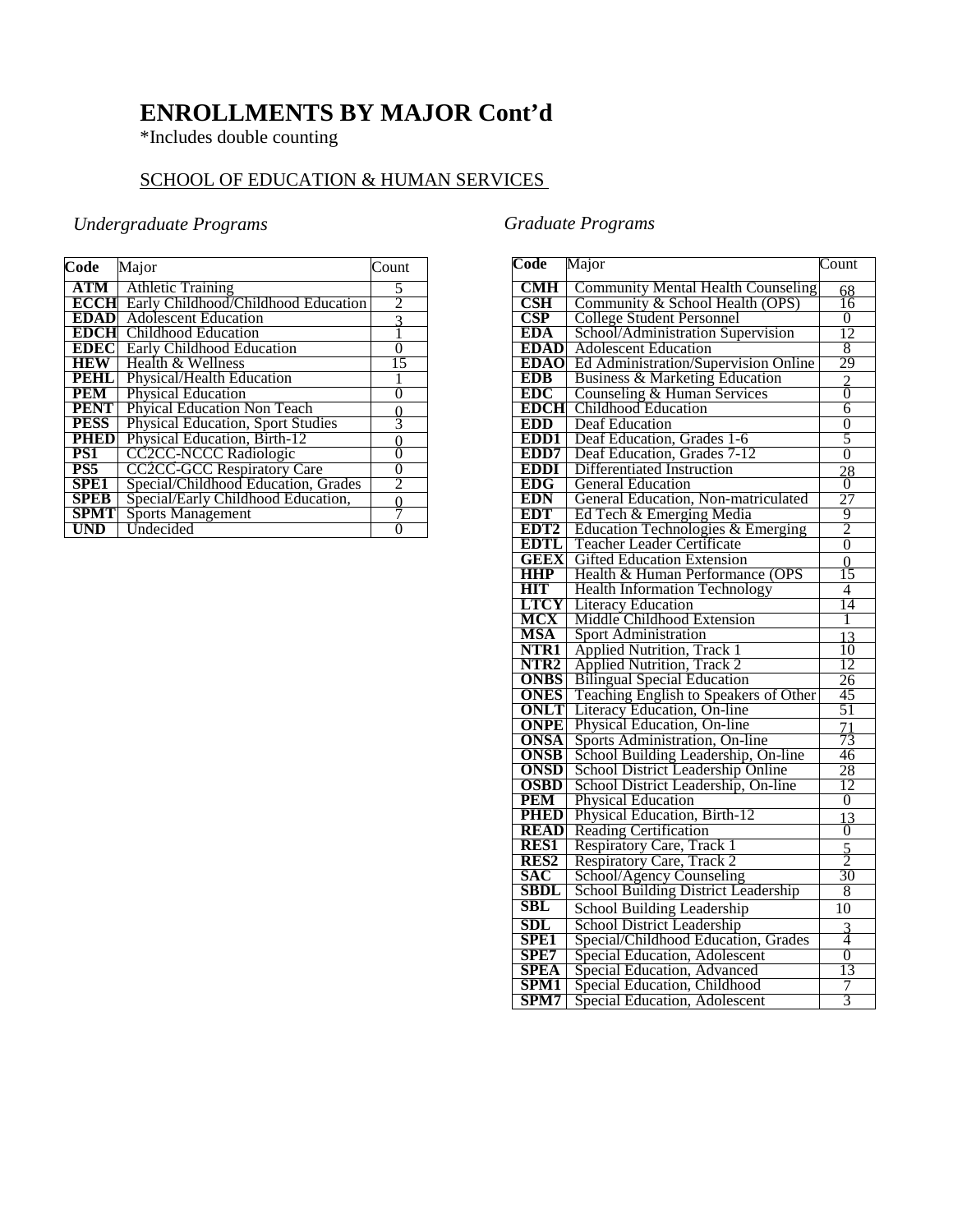### **ENROLLMENTS BY MAJOR Cont'd**

\*Includes double counting

#### WEHLE SCHOOL OF BUSINESS

#### *Undergraduate Programs*

| Code        | Major                                 | Count          |
|-------------|---------------------------------------|----------------|
| ACC         | Accounting                            | 29             |
| ACC1        | Accounting                            | 6              |
| ACC2        | <b>Professional Accounting</b>        | $\overline{2}$ |
| <b>AIS</b>  | <b>Accounting Information Systems</b> | 11             |
| <b>ECO</b>  | Economics                             | 8              |
| <b>ENT</b>  | Entrepreneurship                      | 8              |
| <b>FIN</b>  | Finance                               | 24             |
| <b>IBUS</b> | <b>International Business</b>         | 10             |
| <b>MGT</b>  | Management                            | 10             |
| <b>MIS</b>  | <b>Information Systems</b>            | 3              |
| <b>MKT</b>  | Marketing                             | 21             |
| <b>UNBU</b> | <b>Undeclared Business</b>            | 2              |
| UND         | Undecided                             |                |

#### *Graduate Programs*

| Code                   | Major                         | Count |
|------------------------|-------------------------------|-------|
| <b>BUN</b>             | Business, Non-matriculated    |       |
| <b>INT</b>             | <b>International Business</b> |       |
| $\overline{MB}$        | MBA, Part-Time Program        | 132   |
| <b>MBA</b>             | Bachelors/MBA 3+2             |       |
| <b>MBA</b>             | MBA, Accounting 150 Hour      |       |
| <b>MBA</b>             | <b>MBA, One Year Program</b>  |       |
| <b>MBA</b>             | MBA, Professional Accounting  | 29    |
| $\overline{\text{MF}}$ | Forensic Accounting           | 27    |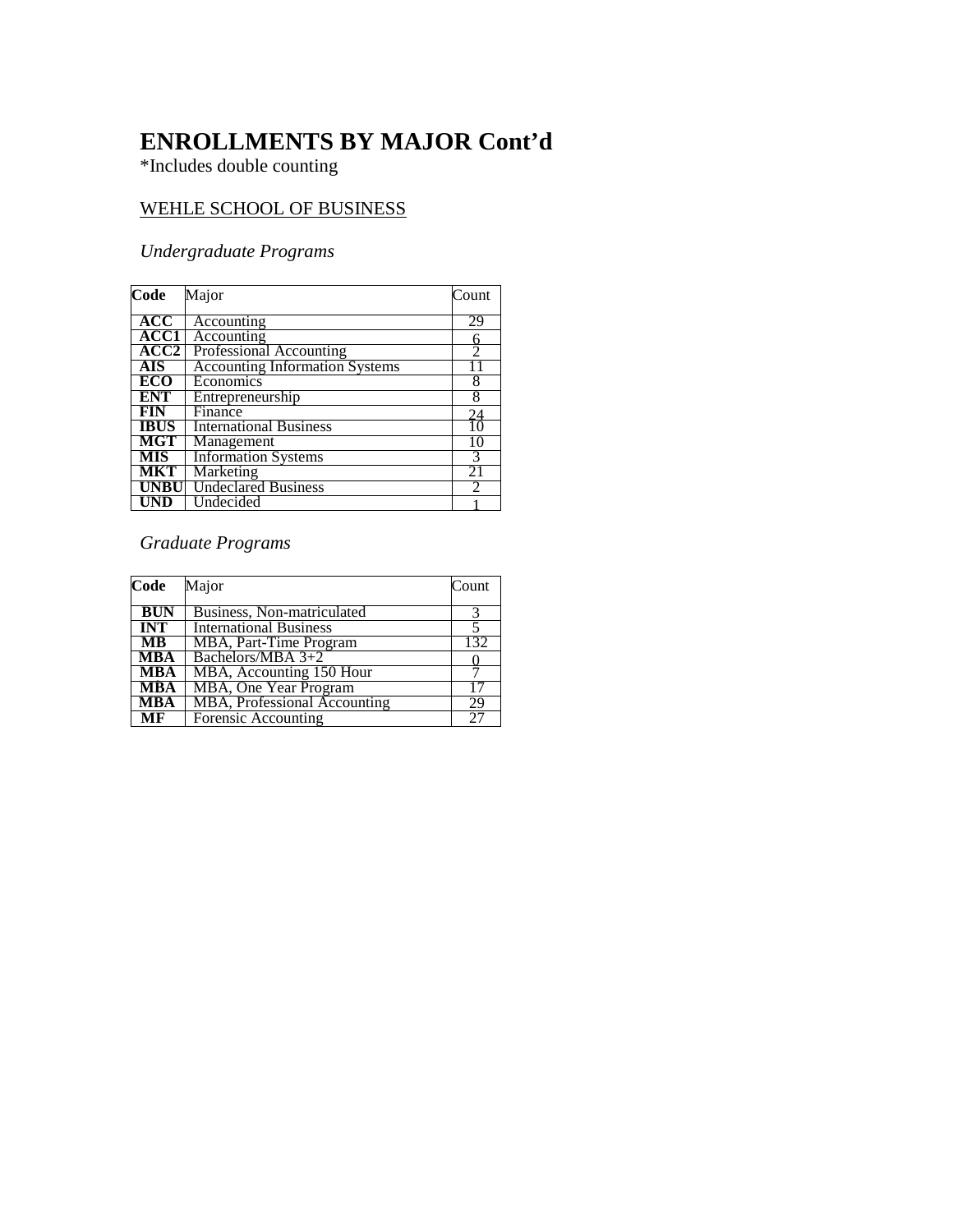| <b>Department</b>                            | Undergrad.     | <b>Graduate</b> | <b>Total</b>   | % of School | % of College |
|----------------------------------------------|----------------|-----------------|----------------|-------------|--------------|
| Animal Behavior, Ecology &<br>Conservation   |                | 109             | 109            | $8.9\%$     | $1.5\%$      |
| <b>Biology</b>                               | 24             |                 | 24             | $2.0\%$     | $0.3\%$      |
| Chemistry                                    | 92             |                 | 92             | $7.5\%$     | $1.3\%$      |
| Classics                                     |                |                 | $\overline{0}$ | $0.0\%$     | $0.0\%$      |
| <b>Communication Studies</b>                 | 121            | 48              | 169            | 13.8%       | $2.4\%$      |
| <b>Computer Science</b>                      | $\overline{4}$ |                 | $\overline{4}$ | $0.3\%$     | $0.1\%$      |
| English                                      | 207            |                 | 207            | 16.9%       | $2.9\%$      |
| Fine Arts                                    | 63             |                 | 63             | $5.2\%$     | $0.9\%$      |
| History                                      | 54             |                 | 54             | 4.4%        | $0.8\%$      |
| Mathematics & Statistics                     |                |                 | $\theta$       | $0.0\%$     | $0.0\%$      |
| <b>Military Science</b>                      | 3              |                 | 3              | $0.2\%$     | $0.0\%$      |
| Modern Languages                             | 18             |                 | 18             | $1.5\%$     | $0.3\%$      |
| Philosophy                                   | 201            |                 | 201            | 16.4%       | $2.8\%$      |
| Physics                                      |                |                 | $\theta$       | $0.0\%$     | $0.0\%$      |
| <b>Political Science</b>                     | 15             |                 | 15             | $1.2\%$     | $0.2\%$      |
| Psychology                                   | 87             |                 | 87             | $7.1\%$     | $1.2\%$      |
| Religious Studies & Theology                 | 120            |                 | 120            | $9.8\%$     | $1.7\%$      |
| Sociology/Anthropology & Criminal<br>Justice | 57             |                 | 57             | 4.7%        | $0.8\%$      |
| <b>Arts &amp; Sciences</b>                   | 1066           | 157             | 1223           | 100.0%      | 17.2%        |

### **CREDIT HOURS BY DEPARTMENT AND SCHOOL**

| <b>Department</b>                     | Undergrad. | <b>Graduate</b> | Total | % of School | % of College |
|---------------------------------------|------------|-----------------|-------|-------------|--------------|
| <b>Adolescence Education</b>          |            |                 |       | $0.0\%$     | $0.0\%$      |
| Counseling & Human Services           |            | 636             | 636   | $15.5\%$    | 8.9%         |
| Education                             |            |                 |       | $0.0\%$     | $0.0\%$      |
| Graduate Education & Leadership       |            | 2300            | 2300  | 56.1%       | 32.3%        |
| Kinesiology                           | 33         | 510             | 543   | 13.2%       | 7.6%         |
| Teacher Education (1)                 | 90         | 203             | 293   | $7.1\%$     | 4.1%         |
| Office of Professional Studies(2)     |            | 329             | 329   | $8.0\%$     | $4.6\%$      |
| <b>Education &amp; Human Services</b> | 123        | 3978            | 4101  | 100.0%      | 57.6%        |

| <b>Department</b>               | Undergrad. | <b>Graduate</b> | Total | % of School          | % of College       |
|---------------------------------|------------|-----------------|-------|----------------------|--------------------|
| Accounting                      |            | 393             | 456   | <b>26.4%</b>         | $\overline{6.4\%}$ |
| Economics & Finance             |            | 339             | 390   | <b>22.6%</b>         | 5.5%               |
| <b>Graduate Business</b>        |            |                 |       | 1.9%                 | $0.5\%$            |
| Management                      | 39         | 432             |       | 27.3%                | $6.6\%$            |
| Marketing/Information Systems   | 55         | 321             | 376   | 21.8%                | 5.3%               |
| <b>Wehle School of Business</b> | 208        | 1518            | 1726  | $100.\overline{0\%}$ | 24.2%              |

**Note: Management includes International Business**

| <b>Department</b>       | Undergrad. | <b>Graduate</b> | Total | % of School | % of College |
|-------------------------|------------|-----------------|-------|-------------|--------------|
| Unaffiliated $(3)$      |            |                 |       | 100.0%      | 1.0%         |
| <b>CANISIUS COLLEGE</b> | 1469       | 5653            | 7122  |             |              |

**(1) Starting in 201230 "Adolescence Ed" & "Education" are combined in "Teachers Education". Also note that "Graduate Education and Leadership includes Sports Administration.**

**(2) Office of Professional Studies is a Department in Education and Human Service.**

**(3) Counted as Unaffiliated if there is no designated Department; so in 201410 it includes 51 hrs of Unaffiliated Dept. from School of Arts & Sciences; and 23 hrs of unaffiliated with no college noted. Same process as used in 201310.**